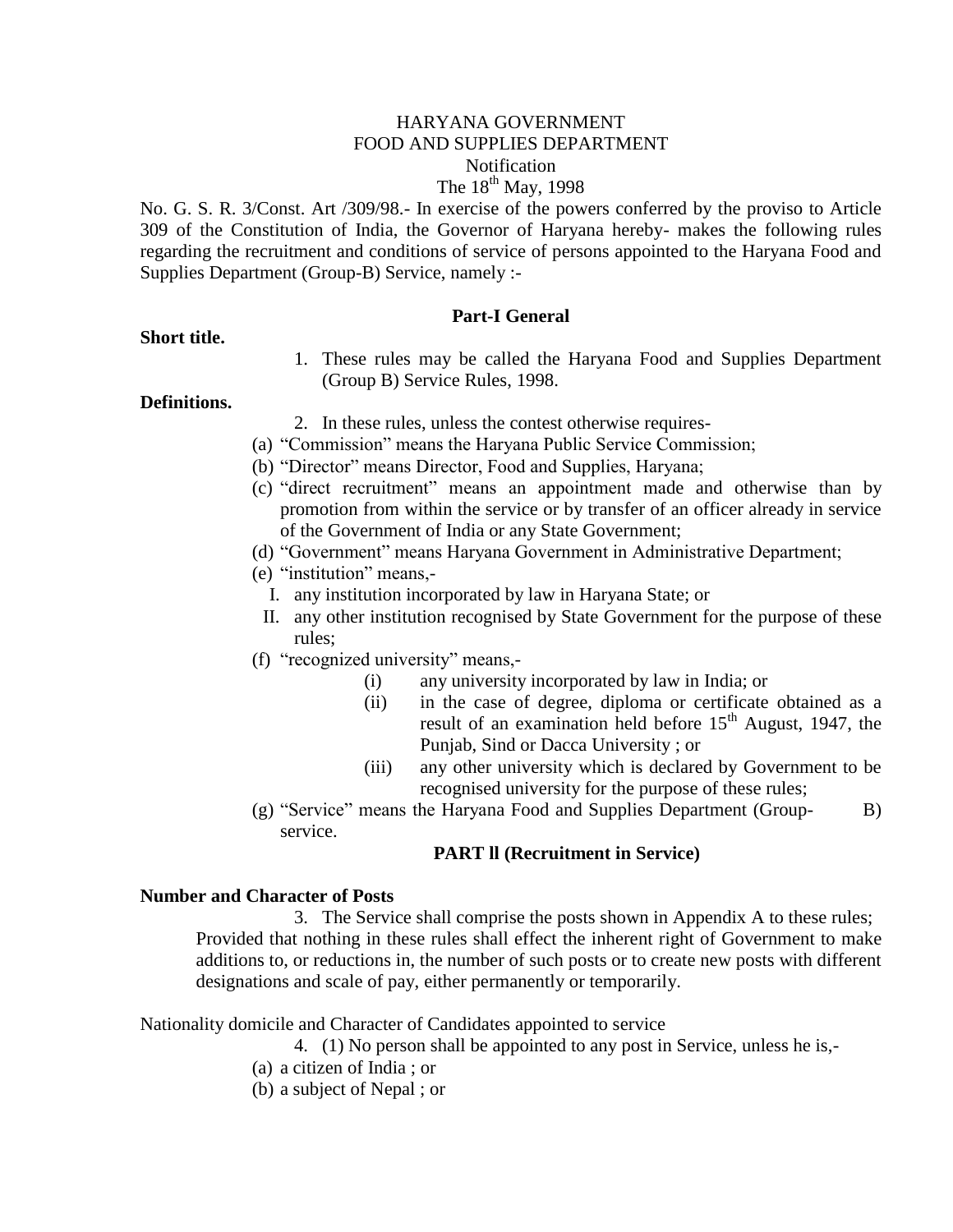- (c) a subject of Bhutan ; or
- (d) a Tibetan refugee who came over to India before the first January, 1962, with the intention of permanently setting in India; or
- (e) a person of India origin who had migrated from Pakistan, Burma, Sri Lanka or any of the east African countries or Kenya, Uganda, the United Republic of Tanzania (formerly Tanganyika and Zanzibar), Zambia, Malawi, Zare and Ethopia with the intention of permanently setting in India:

Provided that a person belonging to any of categories (b), (c) (d) or (e) shall be a person in whose favour a certificate of eligibility has been issued by the Government.

> (2) A person in whose case a certificate of eligibility is necessary may be admitted to an examination or interview conducted by the Commission but the offer of appointment may be given only after the necessary eligibility certificate has been issued to him by the Government.

> (3) No person shall be appointed to any post in service by direct recruitment unless he produces a certificate of character from the Principal academic officer of the university, college, school or the institution last attended, if any, and similar certificate from two other responsible persons not being his relatives who are well acquainted with him in his private life and are un-connected with him in his private life and are un-connected with his university, college, school or institution.

#### **Age**

5. No person shall be appointed to any post in the service by direct recruitment who is leas than twenty one years or more than thirty five years of age, on or before the last day of submission of application to the Commission. In the case of members of the Scheduled Casts, Scheduled Tribes and other reserve categories, maximum age limit for appointment to the service will be such as may be prescribed by the Haryana Government from time to time.

### **Appointing Authority**

6. Appointment to the posts in the service shall be made by the Government.

#### **Qualification**

7. No person shall be appointed to any post in the service unless he is in possession qualifications and experience specified in column 3 of Appendix B to these rules in the case of direct recruitment and those specified in column 4 of the aforesaid appendix in the case of person appointed other than by direct recruitment:

> Provided that in case of direct recruitment, the qualification regarding experience shall be relaxable to the extent of 50% at the discretion of the Commission in case sufficient number of candidates belonging to Scheduled castes, Scheduled Tribes, backward classes, other backward classes, ex-servicemen and physically handicapped categories, possessing the requisite experience are not available to fill up the vacancies reserved for them after recording reasons for so doing in writing.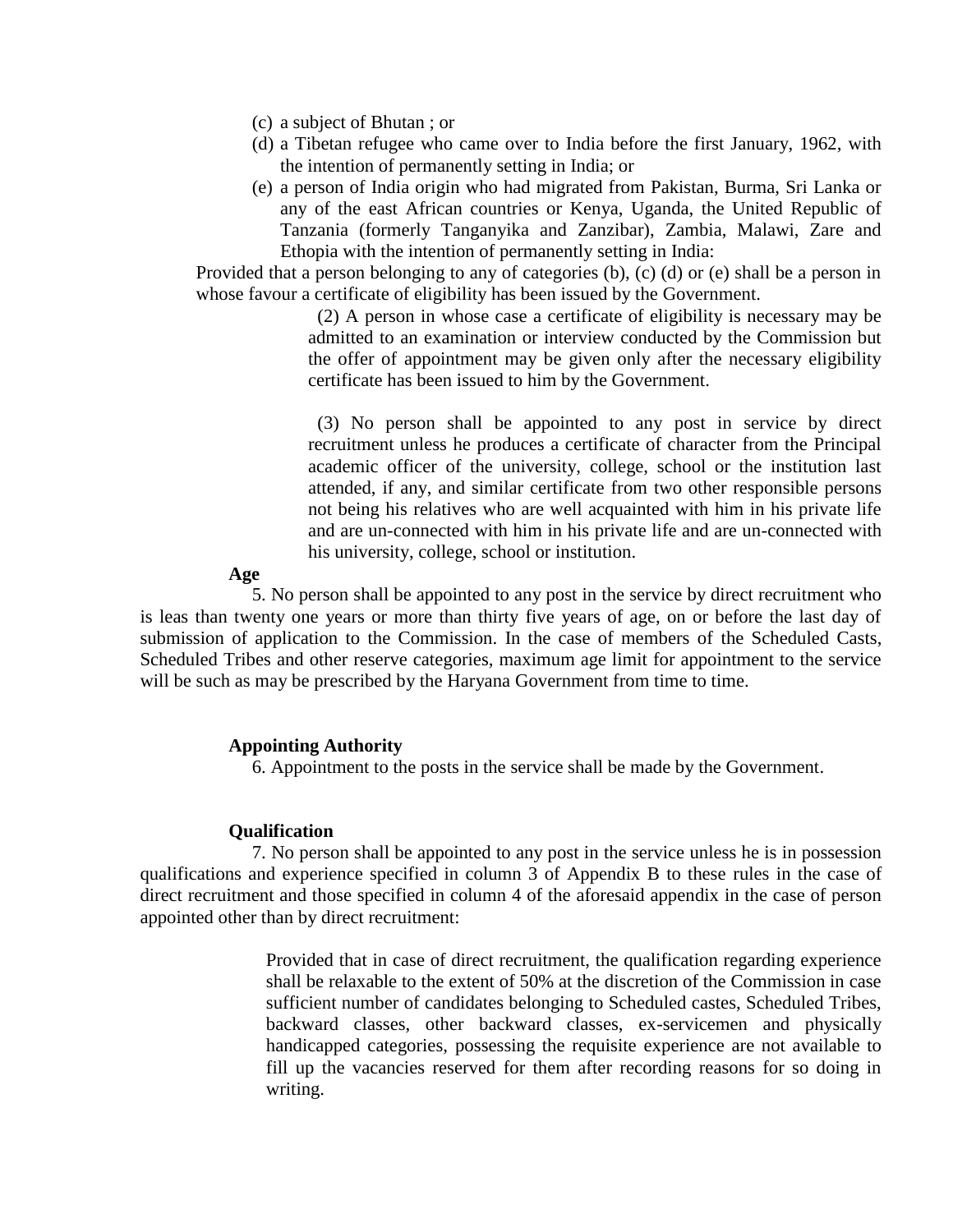### **Disqualifications**

8. (1) No person,-

 (a) who has entered into or contracted a marriage with a person having a spouse living :or

 (b) who having a spouse living has entered into or contracted a marriage with any person shall not be eligible for appointment to any post in the service.

 Provided that the Government may, if satisfied that such marriage permissible under the personal law applicable to such person and the other party to the marriage and there are other grounds for so doing, exempt any person from the operation of this rule.

## **Method of recruitment**

and

9. (1) Recruitment to the Service shall be made,--

(a) in case of District Food and Supplies Controller,-

(i) 67% by promotion from amongst District Food and Supplies Officers, Superintendent (Head-quarter) or Superintendent (field) as per roster in the manner as provided in Appendix E; and

(ii) 33% by direct recruitment ; or

(iii) by transfer of any officer already in the service of the State Government or Government of India ;

(b) in case of the District Food and Supplies Officers,--

(i) 67% by promotion from amongst Assistant Food and Supplies Officers ;

(ii) 33% by direct recruitment ; or

(iii) by transfer or deputation of an officer already in service of the State Government or Government of India ;

(c) in case of Superintendent Headquarters, --

(i) by promotion from amongst the Deputy Superintendents ; or

(ii) by transfer or deputation of an officer already in service of the State Government or Government of India ;

(d) in case of Superintendent (Field),--

(i) by promotion from amongst Assistants/Accountants: or

 (ii) by transfer or deputation of an officer already service of the State Government or Government of India.

(e) in case of Deputy Controller Food and Accounts:-

 (i) by promotion of an Accounts Officer or Assistant Controller Food and Accounts, or

 (ii) by transfer or deputation of an official already in the service of State Government or the Government of India.

(f) in case of Assistant Controller Food Account,-

(i) by promotion of Senior Auditor, Accountant Junior Auditors, or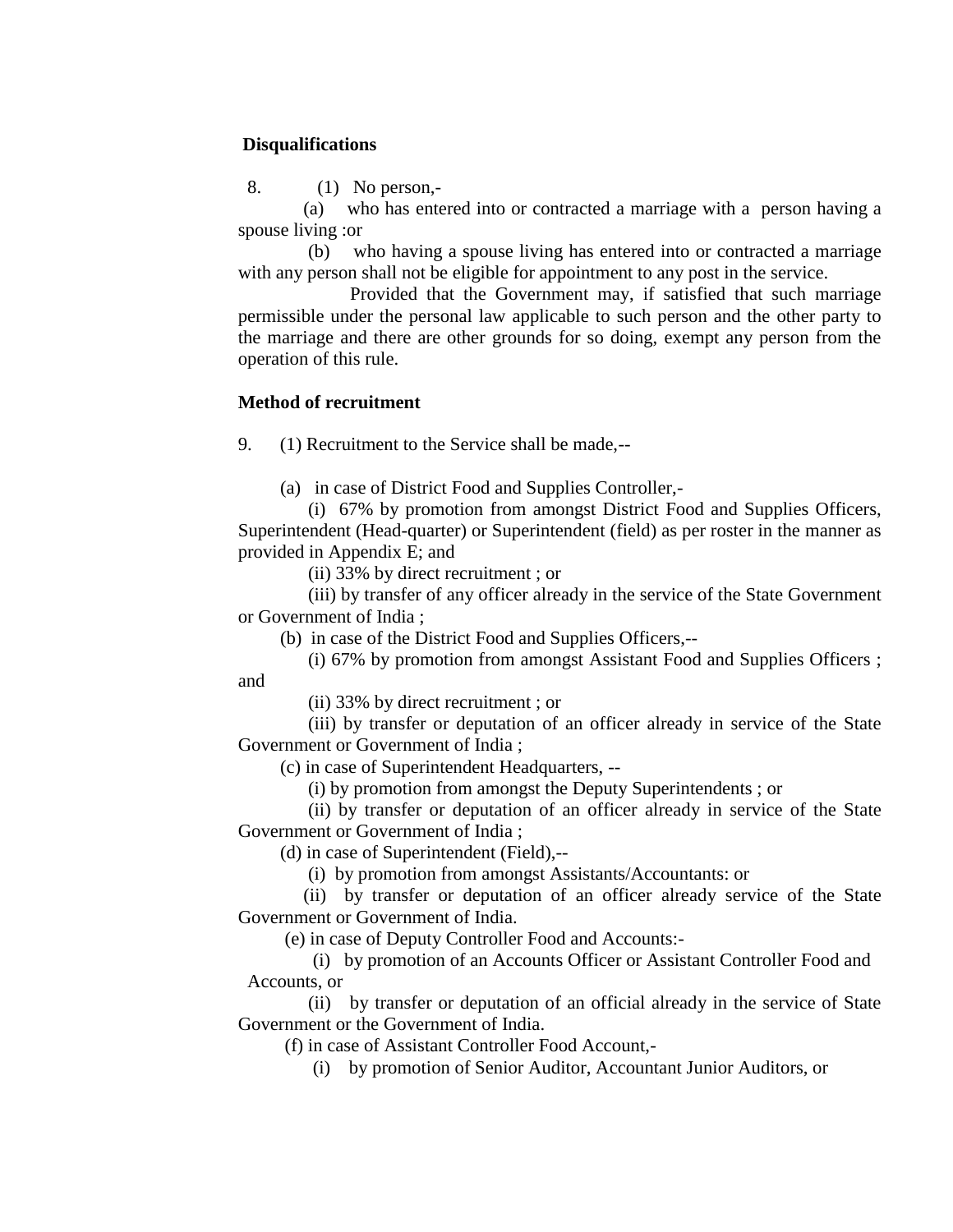(ii) by transfer or deputation of any officer already in the service of Government of India or of a State Government.

(g) in case of Deputy Controller Legal Metrology:

(i) by promotion from amongst Assistant Controller Legal Metrology or

 (ii) by transfer or deputation of an officer already in the service of Government of India or of a State Government.

(h) in case of Assistant Controller Legal Metrology:

(i) by promotion from amongst the Inspector Legal Metrology or

 (ii) by transfer or deputation of an official/officer already in the service of Government of India or of a State Government.

(2) All promotions, unless otherwise provided shall be made on seniority cum merit basis and seniority alone shall not confer any right to such promotions.

#### **Training**

 10. Members of Services appointed directly to the post of District Food and Supplies Controller and District Food and Supplies Officer shall have to undergo a departmental training for one year. Training shall consist of procurement and storage of foodgrains, Public Distribution System, Enforcement of various licensing Orders, Food Corporation of India Schemes, Training at Headquarter regarding Provincial Reserve Manual Provincial Reserve Account Manual and Haryana Institute of Pubic Administration Training etc.

#### **Probation**

 11. (1) Persons appointed to any post in the service shall remain on probation for a period of two years including the period of training, if appointed by direct recruitment and for a period of one year, if appointed by promotion or otherwise. Provided that –

 (a) any period after such appointment spent on deputation on a corresponding or a higher post shall count towards the period of probation.

 (b) any period of work in equivalent or higher rank, prior to appointment to the service may in the case of an appointment by transfer at the discretion of the appointing authority be allowed to count towards the period of probation fixed under these rules: and

 (c) any period of officiating appointment shall be reckoned as a period spent on probation but no person who has so officiated shall on the completion of the prescribed period of probation be entitled to be confirmed unless he is appointed against a permanent vacancy.

(2) If, in the opinion of the appointing authority the work or conduct of a person during period of probation is not satisfactory, it may:-

 (a) If such person is appointed by direct recruitment dispense with his services and

(b) If such person is appointed otherwise then any direct recruitment:-

(i) revert him to his former post : or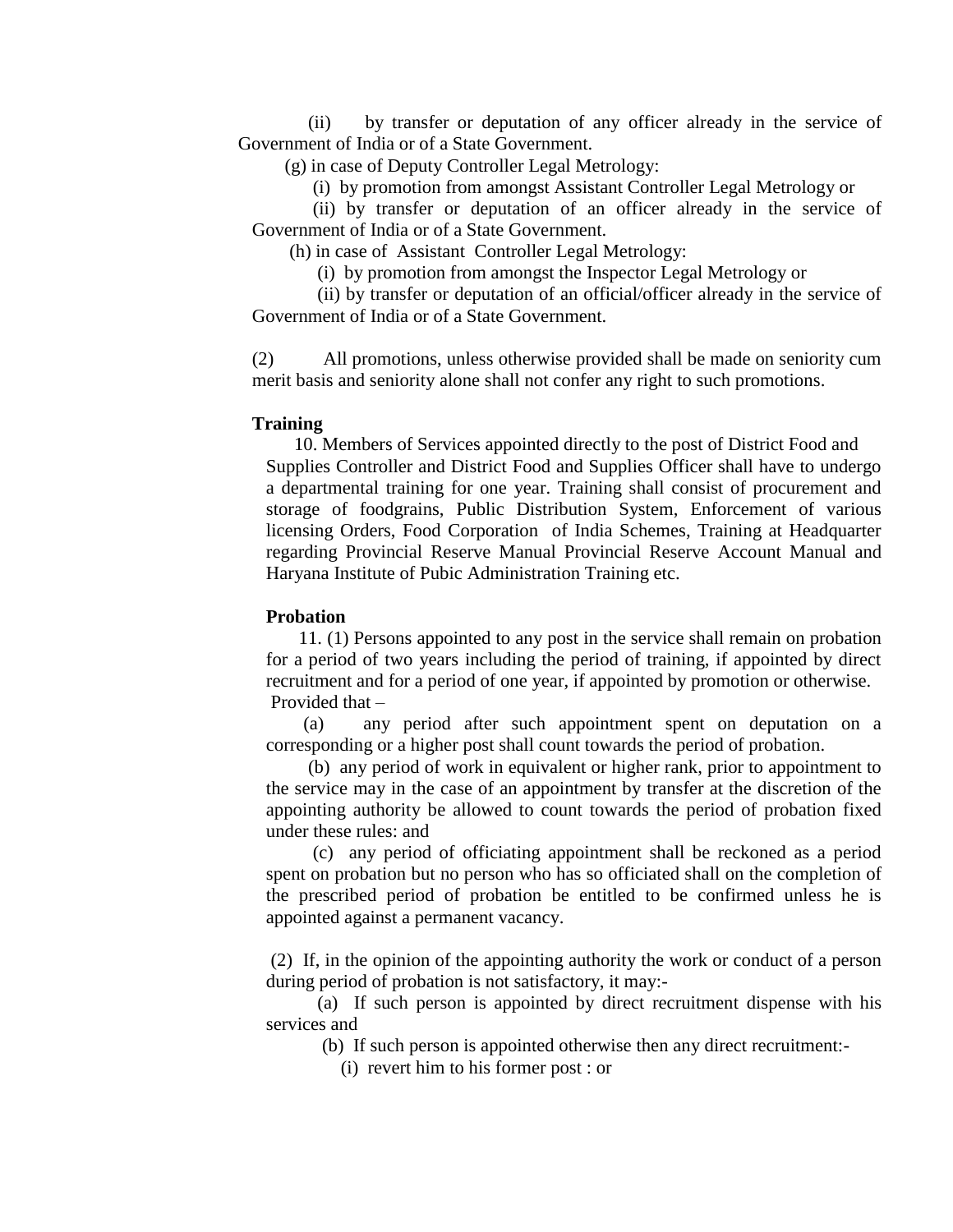(ii) deal with him in such other manner as the terms and conditions of the previous appointment permit.

(3) On the completion of the Period of probation of a person, the appointing authority may,-

(a) if his work or conduct has in its opinion been satisfactory,-

 (i) Confirm such person form the date of his appointment if appointed against a permanent vacancy or

 (ii) Confirm such person from the date from which a permanent vacancy occur if appointed against a temporary vacancy; or

> (iii) Declare that he has completed his probation satisfactorily, if there is no permanent vacany: or

(b) If his work or conduct has in its opinion been not satisfactory.-

 (i) dispense with his service if appointed by direct recruitment and if appointed other wise revert him to his former post or deal with him in such other manner as the term and conditions of previous appointment permit or

 (ii) extend his period of probation and thereafter pass such order as it could have passed on the expiry of the first period of probation.

Provided that the total period of probation including extension if any shall not exceed three years.

#### **Seniority**

12. Seniority, inter se of member of the Service shall be determined by the length of continuous service on any post in the service:

 Provided that where there are different cadres in the services the seniority shall be determined separately for each cadre.

 Provided further that in the case of members appointed by direct recruitment the order of merit determined by the Commission or any other appointing authority as the case may be, shall be determined as follows:-

 (a) a member appointed by direct recruitment shall be senior to a member appointed by promotion or by transfer:

 (b) a member appointed by promotion shall be senior to a member appointed by transfer.

 (c) in the case of members appointed by promotions or by transfer seniority shall be determined according to the seniority of such members in the appointments from which they were promoted or transferred and

 (d) in the case of members appointed by transfer from different cadres their seniority shall be determined according to pay preference being given to member who was drawing a higher rate of pay in his previous appointment and if the rates of pay drawn are also the same then by the length of their service in the appointments and if the length of such service is also the same the older member shall be senior to the younger member.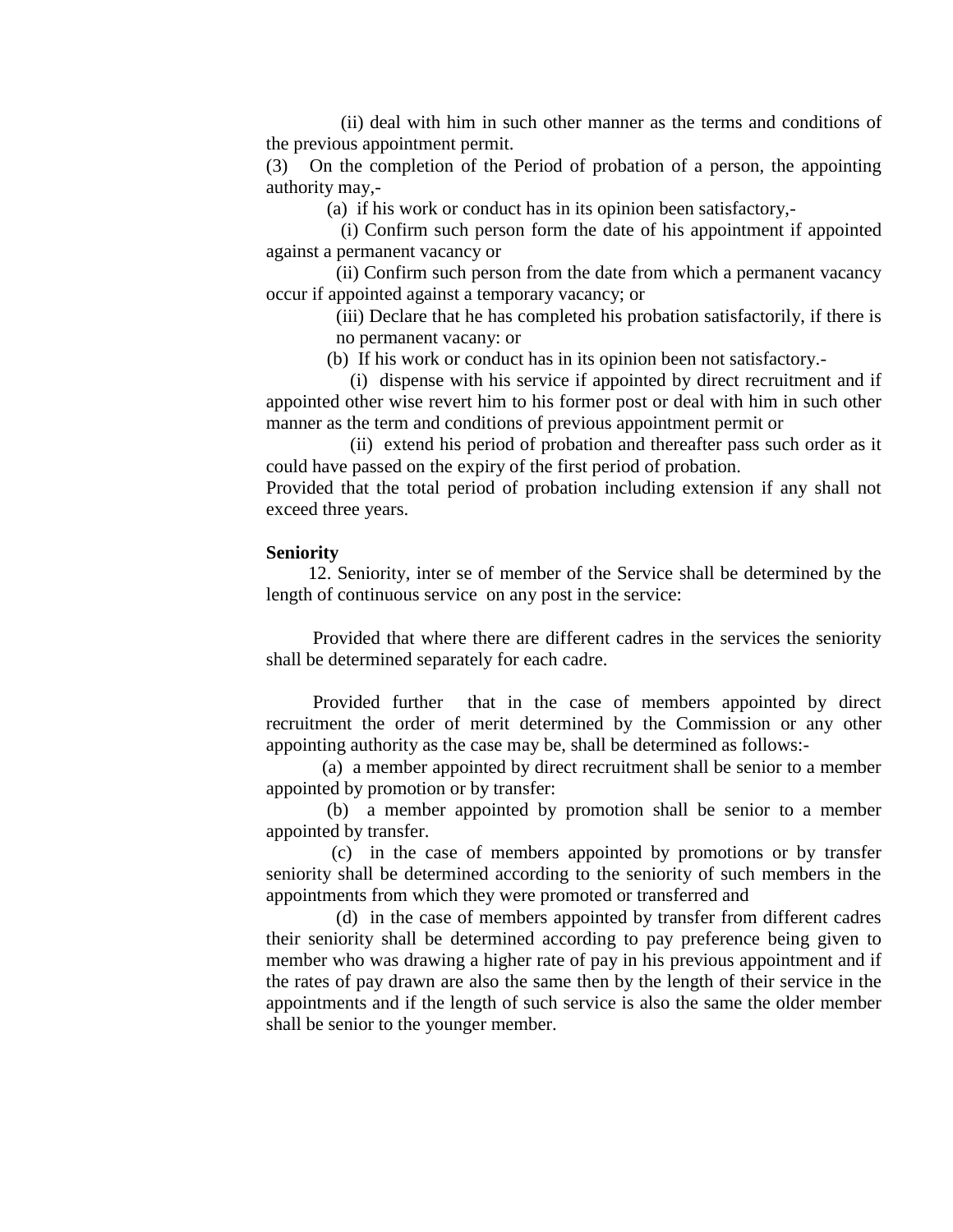### **Liability to Serve:**

13. (1) A member of the service shall be liable to serve at any place whether within or outside the State of Haryana on being ordered to do so by the appointing authority.

(2) A member of the service may also be deputed for service as under:-

 (i) a company an association or a body of individuals whether incorporated or not which is wholly or substantially owned or controlled by the State Government a Municipal Corporation or a local authority or University within the State of Haryana.

 (ii) the Central Government or company an association or a body of individuals whether incorporated or not which is wholly or substantially owned or controlled by the Central Government: or

 (iii) any other State Government an international organization an autonomous body not controlled by the Government or a private-body.

Provided that no member of the Services shall be deputed to serve the Central or any other State Government or any organization or body referred to in clauses (ii) or (iii) except with his consent.

### **-Pay, leave, Pension and other matters:-**

14. In respect of pay, leave, pension and all other matters not expressly provided for in these rules, the member of the service shall be governed by such rules and regulations as may have been or may hereafter be adopted or made by the competent authority under the Constitution of India or under any law for the time being in force made by the State Legislature.

#### **Discipline, penalties and appeals:-**

- 15. 1) In matters relating to discipline, penalties and appeals members of the service shall be governed by the Haryana Civil Services (Punishment and Appeals) Rules 1987 as amended from time to time: Provided that the nature of penalties which may be imposed, the authority empowered to impose, such penalties and appellate authority shall be such as subject to the provisions of any law or rules made under article 309 of the Constitution of India, specified in Appendix-C of these rules.
	- 2) The authority competent to pass an order under clause (c) and (d) of Sub Rule 1 or Rule 10 of the Haryana Civil Services (Punishment and Appeals) Rules, 1987 and the appellate authority shall also be as specified in Appendix I.

#### **Vaccinations:-**

16. Every member of the service shall get himself vaccinated or revaccinated as and when the Government so directs by a special or general order.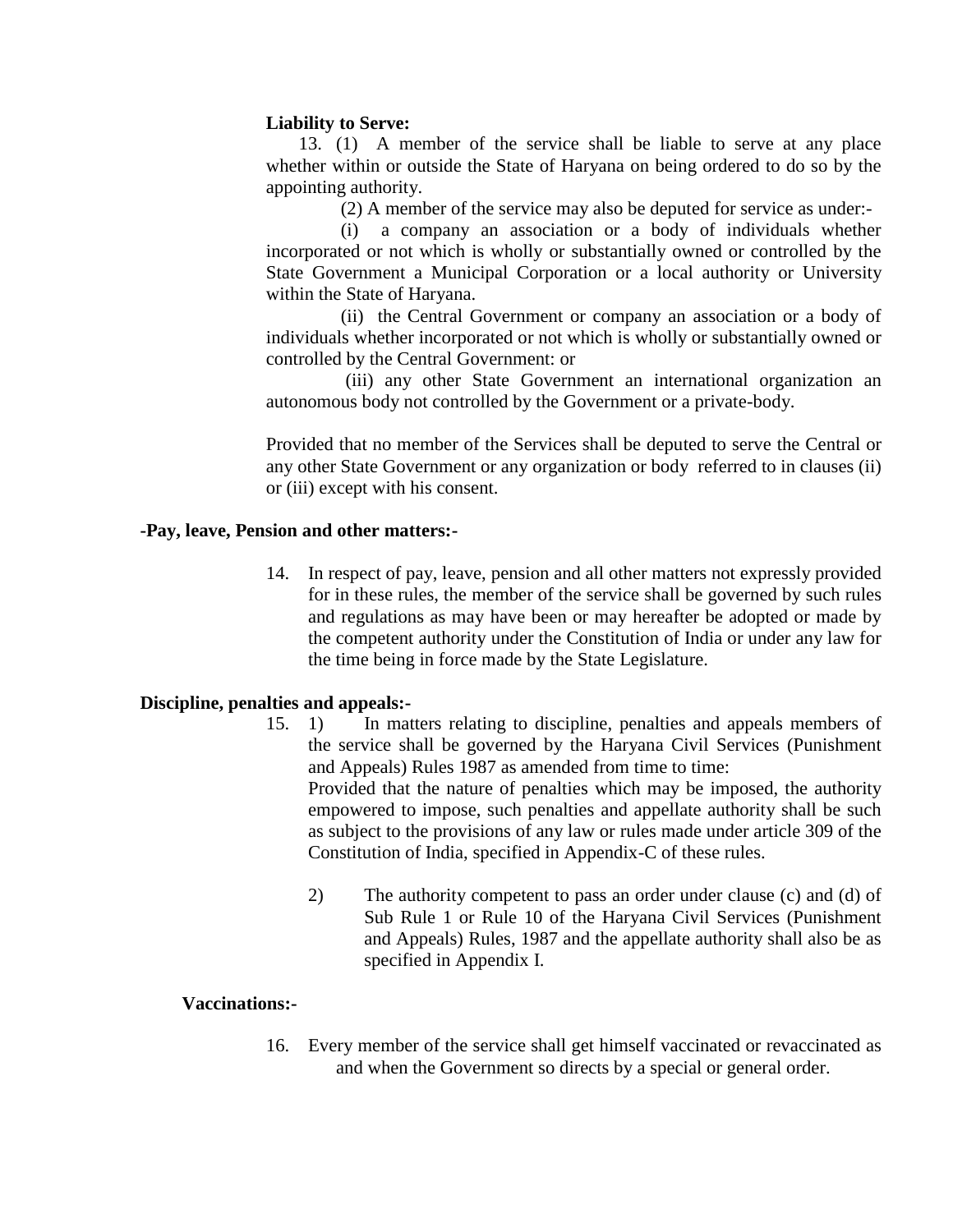### **Oath of Allegiance:**

17 Where member of the service unless he has already done so, shall be required to take the oath of allegiance to India and to the Constitution of India as by law established.

### **Power of Relaxations:**

18 Where the Government is of the opinion that it is necessary to expedient to do so, it may be order for reason to be recorded in writing relax any of the provisions or and individual as the case be.

### **Special Provisions:-**

19. Not withstanding anything contained in these rules, the appointing authority may impose special terms and conditions in the order of appointment if it is deemed expedient to do so.

### **Reservations:-**

20. Nothing contained in these rules shall effect reservation and other concession required to be provided for Scheduled Casts, Backward Classes, Ex-Serviceman, physically handicapped person or any other class or category of persons. In accordance with the orders issued by the State Government in this regard, from time to time under clause (b) or article 16 of the Constitution of India. Provided that the total percentage of reservation so made shll not exceed 50% at any time

#### **Repeal and Savings**

16 The Punjab State Food and Supplies Service Class ll Rules 1966 in their application to the State of Haryana are here by repealed :

Provided that any order made or action taken under the ruled so repeated shall be deemed to have been made or taken under the corresponding provision of these rules.

| Sr.                         | Designation<br>of l         | Temporary  | Permanent      | Total | Scale of pay             |
|-----------------------------|-----------------------------|------------|----------------|-------|--------------------------|
| N <sub>0</sub>              | the Posts                   |            |                | posts |                          |
|                             |                             | 3          | 4              | 5     | 6                        |
|                             | District Food and           | $\sqrt{5}$ | 14             | 19    | 2200-75-2800-EB-100-4000 |
|                             | <b>Supplies</b>             |            |                |       |                          |
|                             | Controller                  |            |                |       |                          |
| $\mathcal{D}_{\mathcal{L}}$ | District Food and $\vert$ 5 |            | 14             | 19    | 2000-60-2300-EB-75-3200  |
|                             | Supplies Officer            |            |                |       |                          |
| 3                           | Superintendent              |            | $\overline{4}$ | 4     | 2000-60-2300-75-2900-EB- |
|                             | (Hqrs)                      |            |                |       | 100-3500                 |
| $\overline{4}$              | Superintendent              | 8          | 11             | 19    | 2000-60-2300-75-2900-EB- |

Appendix A (See rule 3 or 13)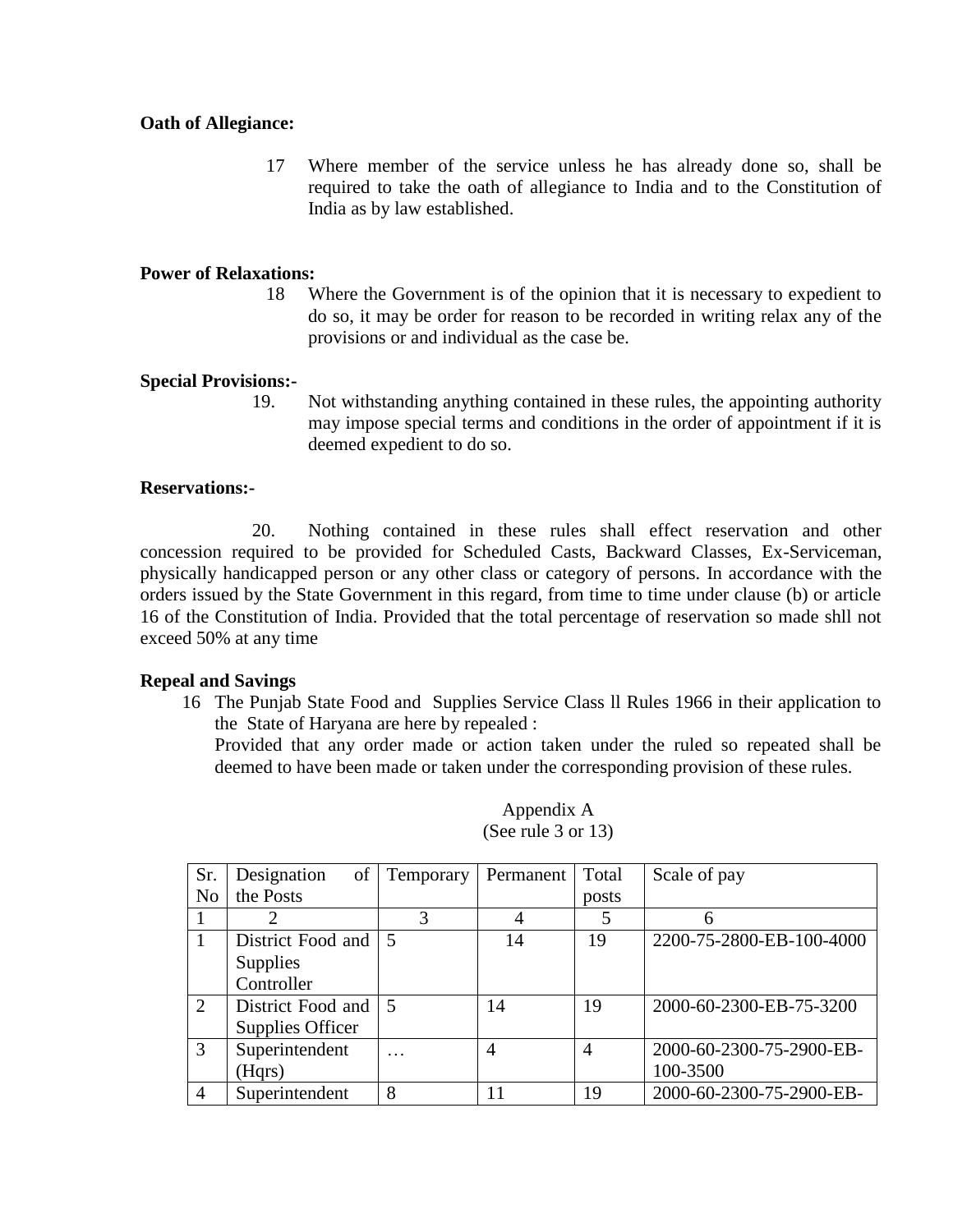|   | (Field)             |           |   |                | 100-3500                 |
|---|---------------------|-----------|---|----------------|--------------------------|
| 5 | Deputy              | $\cdot$ . |   |                | 2000-60-2300-75-2900-EB- |
|   | Controller<br>Food  |           |   |                | 100-3500                 |
|   | Accounts            |           |   |                |                          |
| 6 | Assistant           |           | 3 | $\overline{4}$ | 2000-60-2300-75-2900-EB- |
|   | Controller Food     |           |   |                | 100-3500                 |
|   | Accounts            |           |   |                |                          |
|   | Deputy              |           |   |                | 2000-60-2300--EB-75-3200 |
|   | Controller Legal    |           |   |                |                          |
|   | Metrology           |           |   |                |                          |
| 8 | Assistant           | $\cdot$ . | 3 | 3              | 1600-50-2300-EB-60-2660  |
|   | Controller<br>legal |           |   |                |                          |
|   | Metrology           |           |   |                |                          |

# **APPENDIX-B (See rule-7)**

| Sr.No.         | Name of the post                                      | Academic qualifications and                                                                                   | Qualification<br>and                                                                                                                                                                                                                                                                                                                                                                                       |
|----------------|-------------------------------------------------------|---------------------------------------------------------------------------------------------------------------|------------------------------------------------------------------------------------------------------------------------------------------------------------------------------------------------------------------------------------------------------------------------------------------------------------------------------------------------------------------------------------------------------------|
|                |                                                       | experience<br>direct<br>for                                                                                   | Experience for other than                                                                                                                                                                                                                                                                                                                                                                                  |
|                |                                                       | recruitment                                                                                                   | direct recruitment                                                                                                                                                                                                                                                                                                                                                                                         |
| $\mathbf{1}$   | $\overline{2}$                                        | 3                                                                                                             | 4                                                                                                                                                                                                                                                                                                                                                                                                          |
| $\mathbf{1}$   | District<br>Food<br>and<br><b>Supplies Controller</b> | of<br>recognized<br>$(i)$ Degree<br>University or its equivalent.<br>(ii) Knowledge of Hindi up to<br>Matric. | <b>By Promotion</b><br>Two years experience as<br>District Food and Supplies<br>Officer<br>Superintendent<br>(Headquarter<br><sub>or</sub><br>Superintendent (Field)<br><b>By Transfer or Deputation</b><br>(a) Five<br>years<br>experience<br>as<br>an<br>Executive Officer in<br>Commercial<br>a<br>Organisation or State<br>Government or Semi<br>Office<br>Government<br>and<br>(b) Knowledge of Hindi |
|                |                                                       |                                                                                                               | Matric<br>to<br>up<br>Standard.                                                                                                                                                                                                                                                                                                                                                                            |
|                |                                                       |                                                                                                               |                                                                                                                                                                                                                                                                                                                                                                                                            |
| $\overline{2}$ | District<br>Food<br>and                               | of<br>recognized<br>$(i)$ Degree<br>University or its equivalent.                                             |                                                                                                                                                                                                                                                                                                                                                                                                            |
|                | Supplies Officer                                      |                                                                                                               | <b>By Promotion</b>                                                                                                                                                                                                                                                                                                                                                                                        |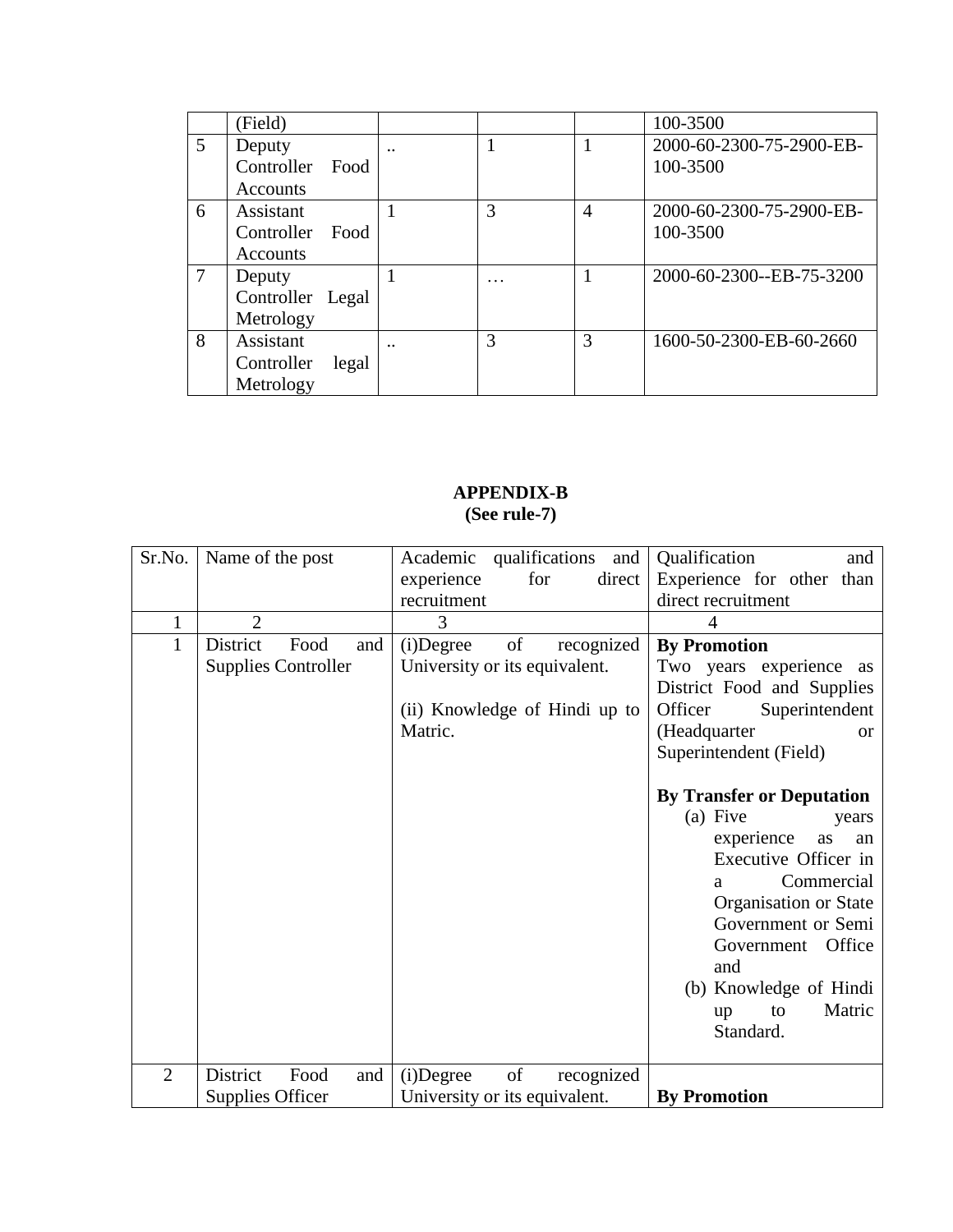|                |                                 | (ii) Knowledge of Hindi up to<br>Matric. | Two years experience as<br><b>Assistant Food and Supplies</b><br>Officer.                                                                                                                                                                                                       |
|----------------|---------------------------------|------------------------------------------|---------------------------------------------------------------------------------------------------------------------------------------------------------------------------------------------------------------------------------------------------------------------------------|
|                |                                 |                                          | <b>By Transfer or Deputation</b><br>(a) Three<br>years<br>experience<br>as<br>an<br>Executives<br>Officer<br>Commercial<br>a<br>in<br>Organisation or State<br>Government or Semi<br>Government Office<br>and<br>(b) Knowledge of Hindi<br>Matric<br>to<br>up<br>Standard.      |
| 3              | Superintendent<br>(Headquarter) |                                          | <b>By Promotion</b><br>Two years experience as<br>Deputy<br>Superintendent<br>(Headquarter)<br><b>By Transfer or Deputation</b><br>(a)Three<br>years<br>experience<br>as<br>Deputy<br>Superintendent<br>(Headquarter)<br>Knowledge of<br>(b)<br>Hindi up to Matric<br>Standard. |
| $\overline{4}$ | Superintendent<br>(Field)       |                                          | <b>By Promotion</b><br>five years experience<br>as<br>Assistant / Accountant<br>of<br>field/offices.<br><b>By Transfer or Deputation</b><br>Five<br>(a)<br>years<br>experience<br>as<br>Assistant<br>/Accountant<br>(b)Knowledge of<br>Hindi up to Matric<br>Standard.          |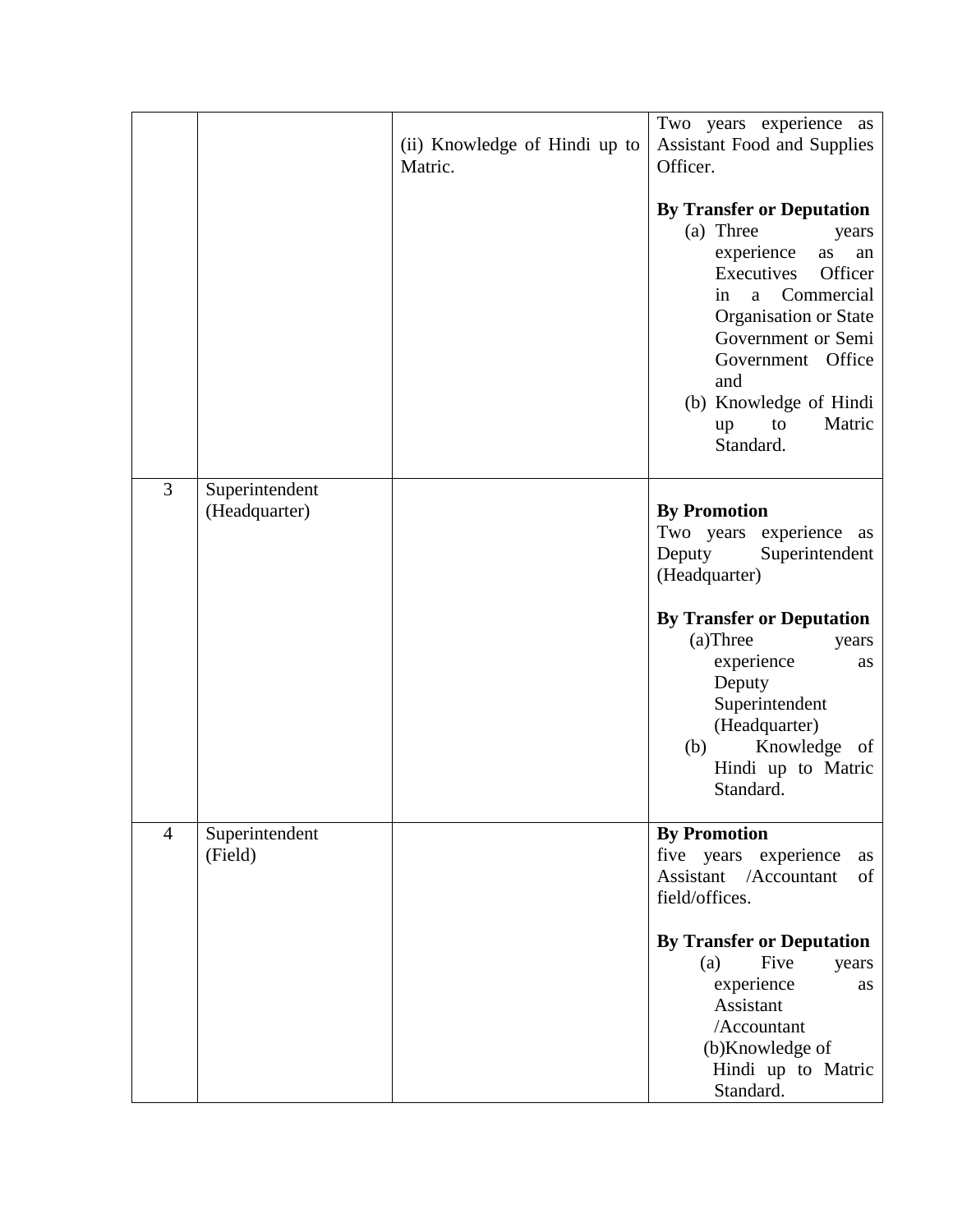| 5              | Controller<br>Deputy<br><b>Food Accounts</b> | <b>By Promotion</b><br>Two years experience<br>as<br>Accountant<br>Officer<br><sub>or</sub><br>Assistant Controller Food<br>Accounts                                                                                                        |
|----------------|----------------------------------------------|---------------------------------------------------------------------------------------------------------------------------------------------------------------------------------------------------------------------------------------------|
|                |                                              | <b>By Transfer or Deputation</b><br>(a) At least two years<br>experience<br>as<br>Officer<br>Accountant<br>Assistant<br><sub>or</sub><br>Controller<br>Food<br><b>Accounts</b><br>(b) Knowledge of Hindi<br>Matric<br>to<br>up<br>Standard. |
| 6              | Controller<br>Assistant<br>Food Accounts     | <b>By Promotion</b><br>Three years experience as<br>Senior Auditor (S.A.S) or<br>five years experience as<br>Accountant/Junior Auditor<br><b>By Transfer or Deputation</b><br>(a) Three<br>years<br>experience as Senior                    |
|                |                                              | Auditor (S.A.S) or<br>five years experience<br>as Accountant/Junior<br>Auditor.<br>(b) Knowledge of Hindi<br>Matric<br>to<br>up<br>Standard.                                                                                                |
| $\overline{7}$ | Controller<br>Deputy<br>Legal Metrology      | <b>By Promotion</b><br>Three years experience as<br>Assistant Controller Legal<br>Metrology.                                                                                                                                                |
|                |                                              | <b>By Transfer or Deputation</b><br>(a)Three<br>years<br>experience<br>as<br>Assistant Controller                                                                                                                                           |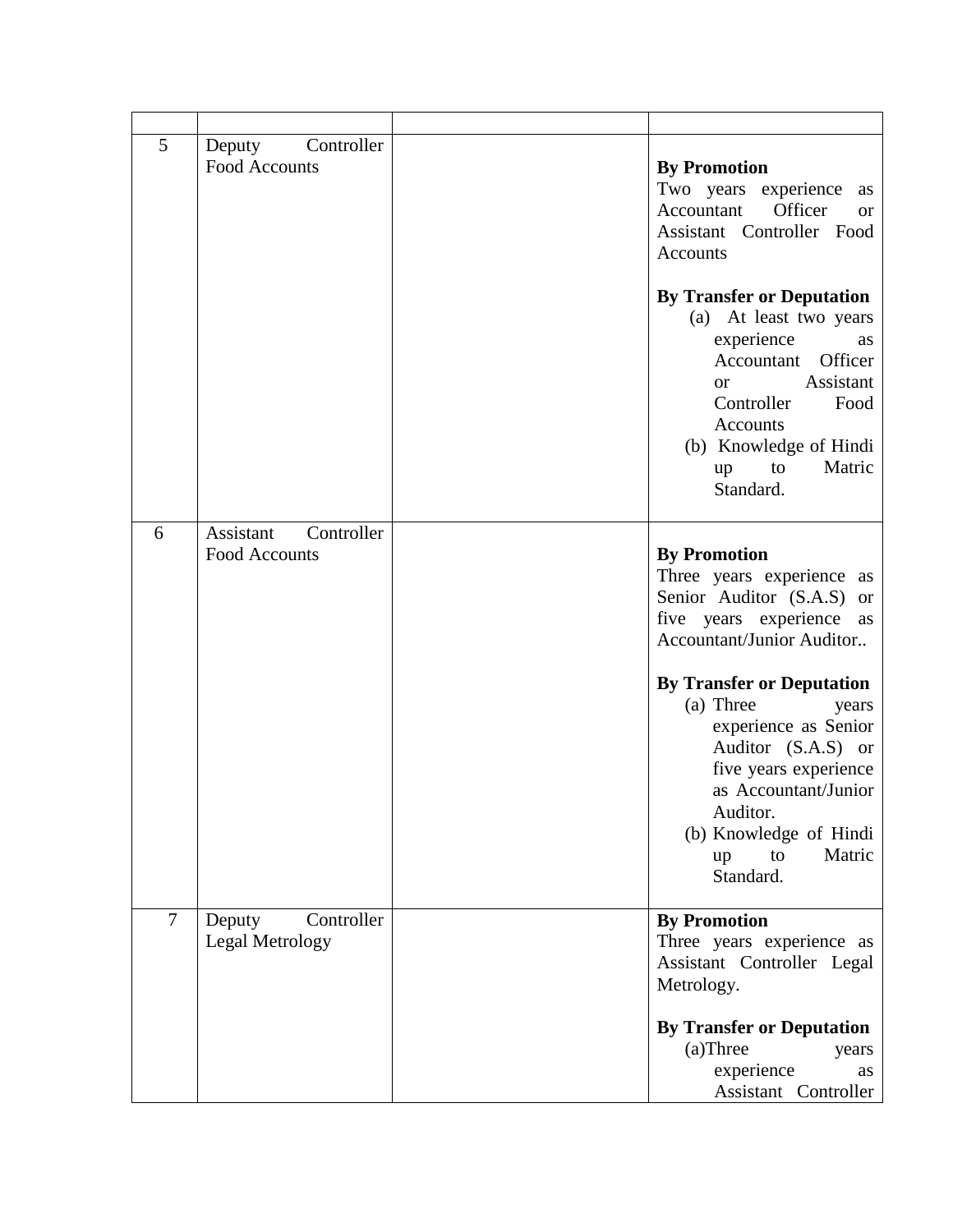|   |                                            | Legal Metrology.<br>(b)Knowledge of<br>Hindi up to<br>Matric Standard.                                                                                                                                                                                          |
|---|--------------------------------------------|-----------------------------------------------------------------------------------------------------------------------------------------------------------------------------------------------------------------------------------------------------------------|
| 8 | Controller<br>Assistant<br>Legal Metrology | <b>By Promotion</b><br>Ten years experience as<br><b>Inspector Legal Metrology</b><br><b>By Transfer or Deputation</b><br>(a) Ten years<br>experience<br><b>as</b><br>Inspector<br>Legal<br>Metrology and<br>(b)Knowledge of<br>Hindi up to<br>Matric Standard. |

# **APPENDIX-C**

**(See rule 15(1))**

| Sr.<br>No.     | Designation of<br>Officer                                   | Appointing<br>authority  | Nature of<br>penalty                                                               |            | Authority<br>Appeal<br>authority<br>empowered<br>To impose<br>penalty |
|----------------|-------------------------------------------------------------|--------------------------|------------------------------------------------------------------------------------|------------|-----------------------------------------------------------------------|
| 1              | $\overline{2}$                                              | 3                        | $\overline{4}$                                                                     | 5          | 6                                                                     |
| 1              | <b>District Food</b><br><b>And Supplies</b>                 | Government               | <b>Minor Penalties</b><br>(i) Warning with a copy                                  | <b>DFS</b> | Government                                                            |
| $\overline{2}$ | Controller<br><b>District Food</b><br>and Supplies          | Government               | in the personal file<br>(Character roll)<br>(ii) Censure:                          |            |                                                                       |
| 3              | Officer<br>Superintendent<br>(Headquarter)                  | Government               | (iii) Withholding of<br>promotion;                                                 |            |                                                                       |
| $\overline{4}$ | Superintendent<br>(field)<br><b>Deputy Controller</b>       | Government<br>Government | (iv) Recovery from the<br>pay of the whole or part<br>of an pecuniary loss caused- |            | 5                                                                     |
| 6              | Food Account<br><b>Assistant Controller</b><br>Food Account | Government               | by negligence of beach<br>of orders to the Central,<br>Government or a State       |            |                                                                       |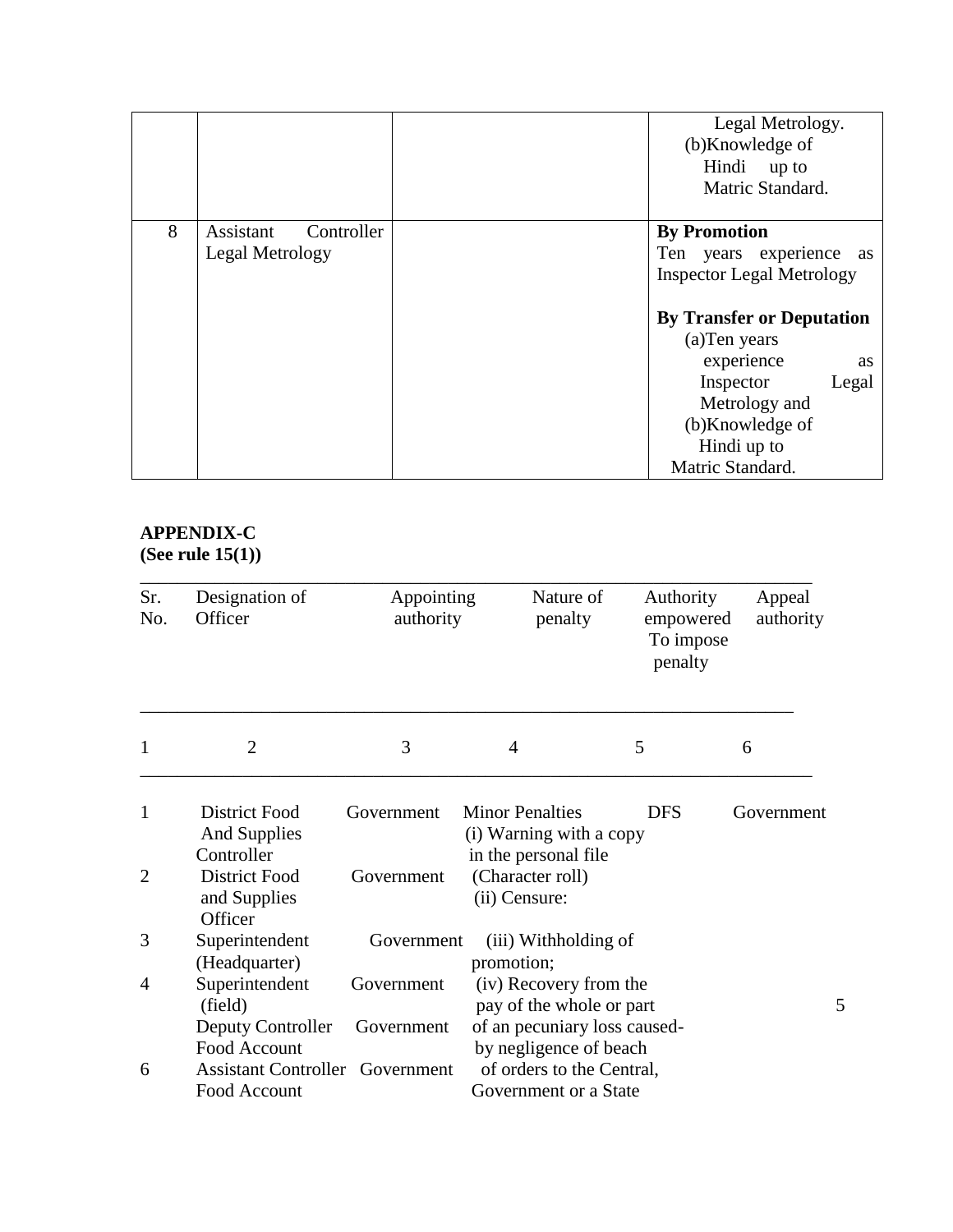| Deputy Controller | Government |
|-------------------|------------|
| Legal Metrology   |            |
|                   |            |

8 Assistant Controller Government body of individuals whether Legal Metrology incorporated or not which

Government or to a company and association or a is wholly or substantially owned or controlled by the Government or to a local authority or University set up by an act of Parliament or of the Legislature of a State and.. (v) Withholding of increments of pay with out cumulative effects.

### **Major Penalties Government**

(vi) withholding of increments of pay with cumulative effect. (vii) reduction to a lower stage in the time scale of pay for a specified period with further directions as to whether or not the Government employee will earn increment of pay during the period of such period the reduction will or will not have the effect of postponing the further increments of his pay. (viii) reduction to a lower scale of pay grade post or service which shall ordinarily be a bar to the promotion of the Government ] employee to the time scale of pay grade post or service from which he was reduced with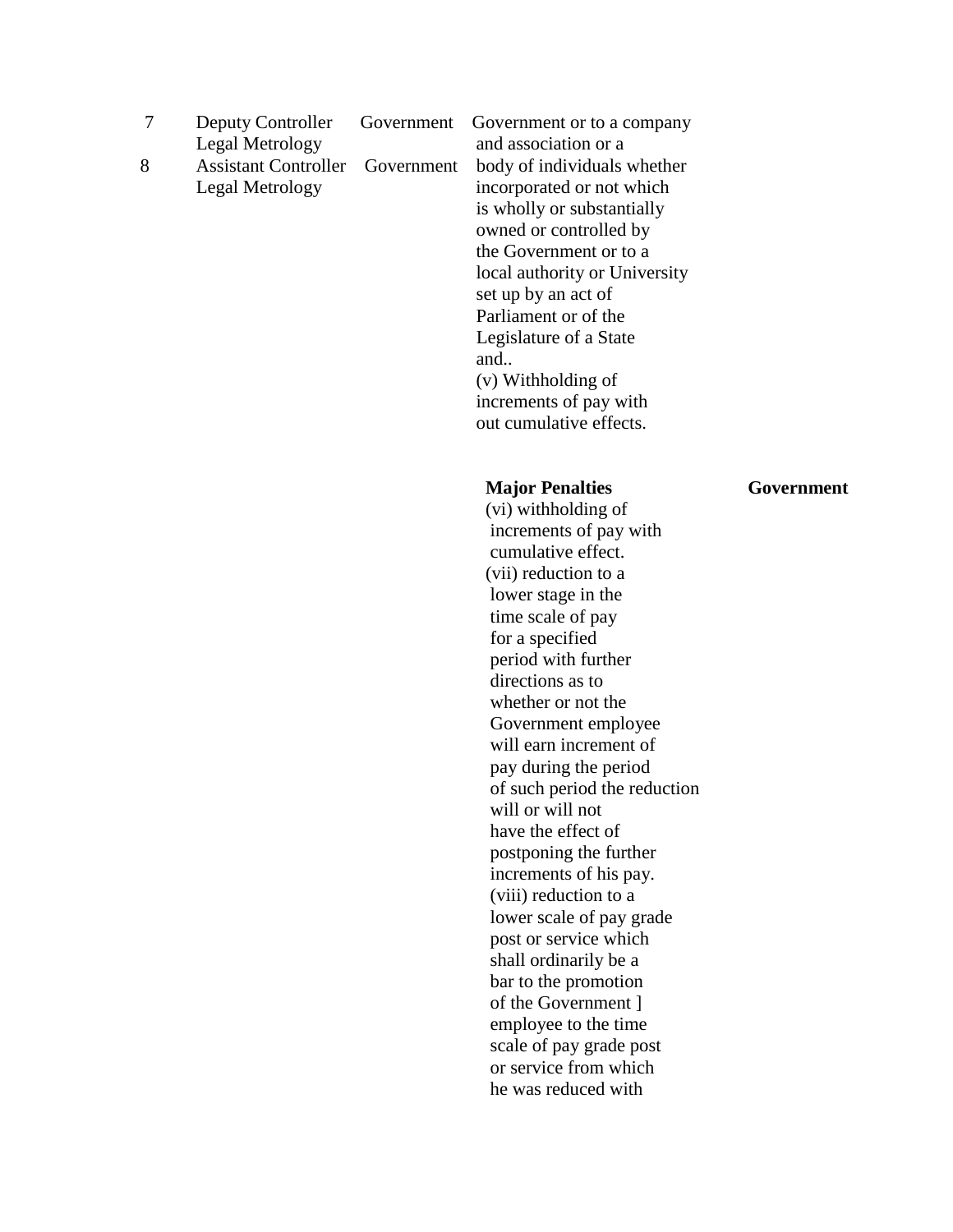or without further directions regarding conditions or restoration to the grade of post or service from which the Government employee was reduced and his seniority and pay on such restoration to that grade post or service. (ix) Compulsory retirement. (x) Removal from service which shall not be a disqualification for future employment under the Government. (xi)Dismissal from service which shall ordinarily be a disqualification for future employment under the Government.

## **APPENDIX-D (See rule 15(2))**

| Sr.<br>No | Designation                                     | Nature of order                                                                                                                                   | Authority<br>empowered<br>to pass if any<br>order | Appellate<br>authority |
|-----------|-------------------------------------------------|---------------------------------------------------------------------------------------------------------------------------------------------------|---------------------------------------------------|------------------------|
|           | District Food<br>and Supplies<br>Controller     | (a) Reducing or with Government<br>holding the amount of<br>ordinary or additional<br>Pension admissible<br>under the rules<br>governing pension. |                                                   |                        |
| 2         | <b>District Food</b><br>and Supplies<br>Officer | (b) Terminating the<br>appointment otherwise<br>than on his attaining the<br>Age fixed for superannuation                                         |                                                   |                        |

\_\_\_\_\_\_\_\_\_\_\_\_\_\_\_\_\_\_\_\_\_\_\_\_\_\_\_\_\_\_\_\_\_\_\_\_\_\_\_\_\_\_\_\_\_\_\_\_\_\_\_\_\_\_\_\_\_\_\_\_\_\_\_\_\_\_\_\_\_\_\_\_\_\_

\_\_\_\_\_\_\_\_\_\_\_\_\_\_\_\_\_\_\_\_\_\_\_\_\_\_\_\_\_\_\_\_\_\_\_\_\_\_\_\_\_\_\_\_\_\_\_\_\_\_\_\_\_\_\_\_\_\_\_\_\_\_\_\_\_\_\_\_\_\_\_\_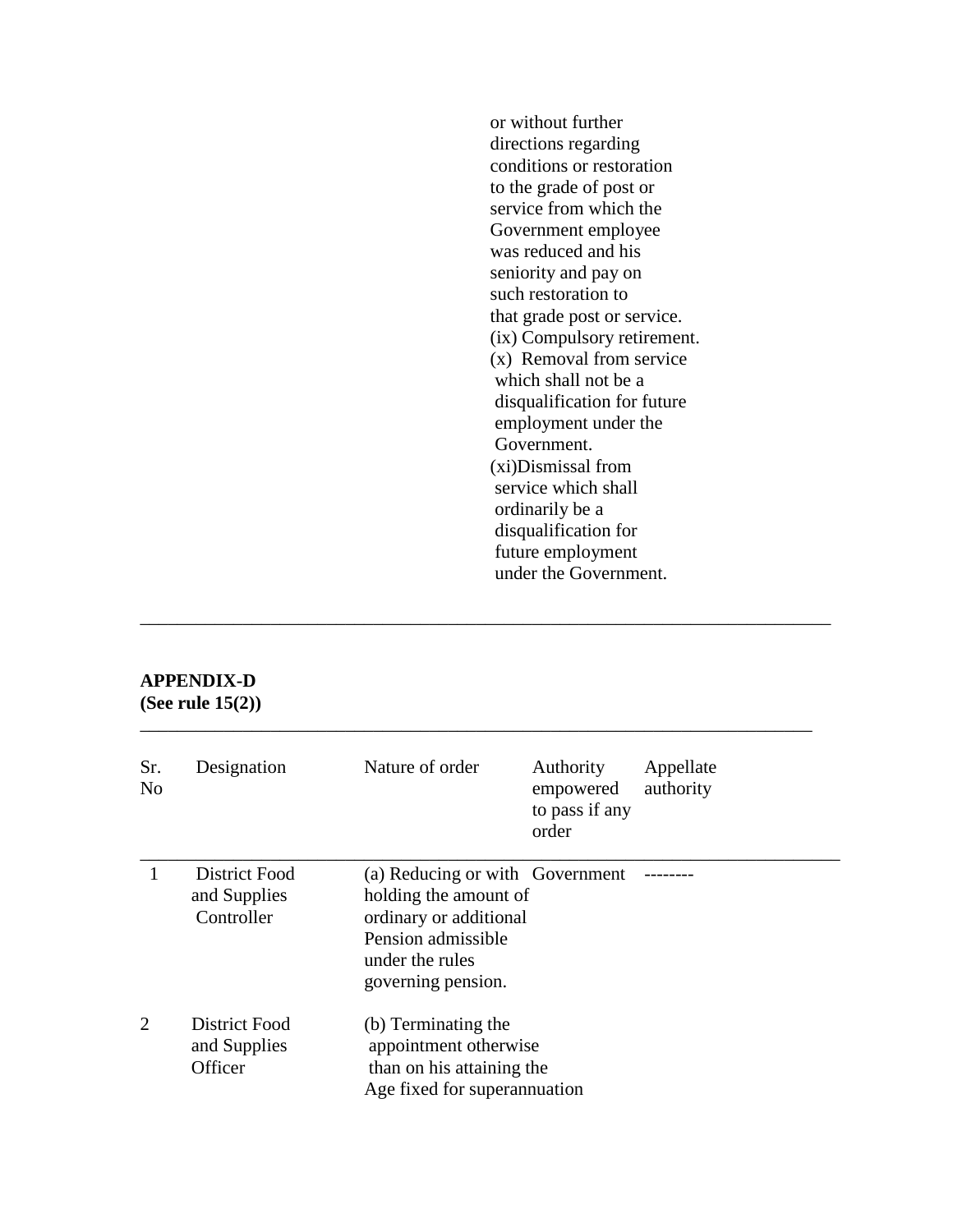| 3 | Superintendent              |
|---|-----------------------------|
|   | (Headquarter)               |
|   | Superintendent              |
|   | (field)                     |
| 5 | Deputy Controller           |
|   | Food Account                |
| 6 | <b>Assistant Controller</b> |
|   | Food Account                |
|   | <b>Deputy Controller</b>    |
|   | Legal Metrology             |
| 8 | <b>Assistant Controller</b> |
|   | Legal Metrology             |

\_\_\_\_\_\_\_\_\_\_\_\_\_\_\_\_\_\_\_\_\_\_\_\_\_\_\_\_\_\_\_\_\_\_\_\_\_\_\_\_\_\_\_\_\_\_\_\_\_\_\_\_\_\_\_\_\_\_\_\_\_\_\_\_\_\_\_\_\_\_\_\_\_\_\_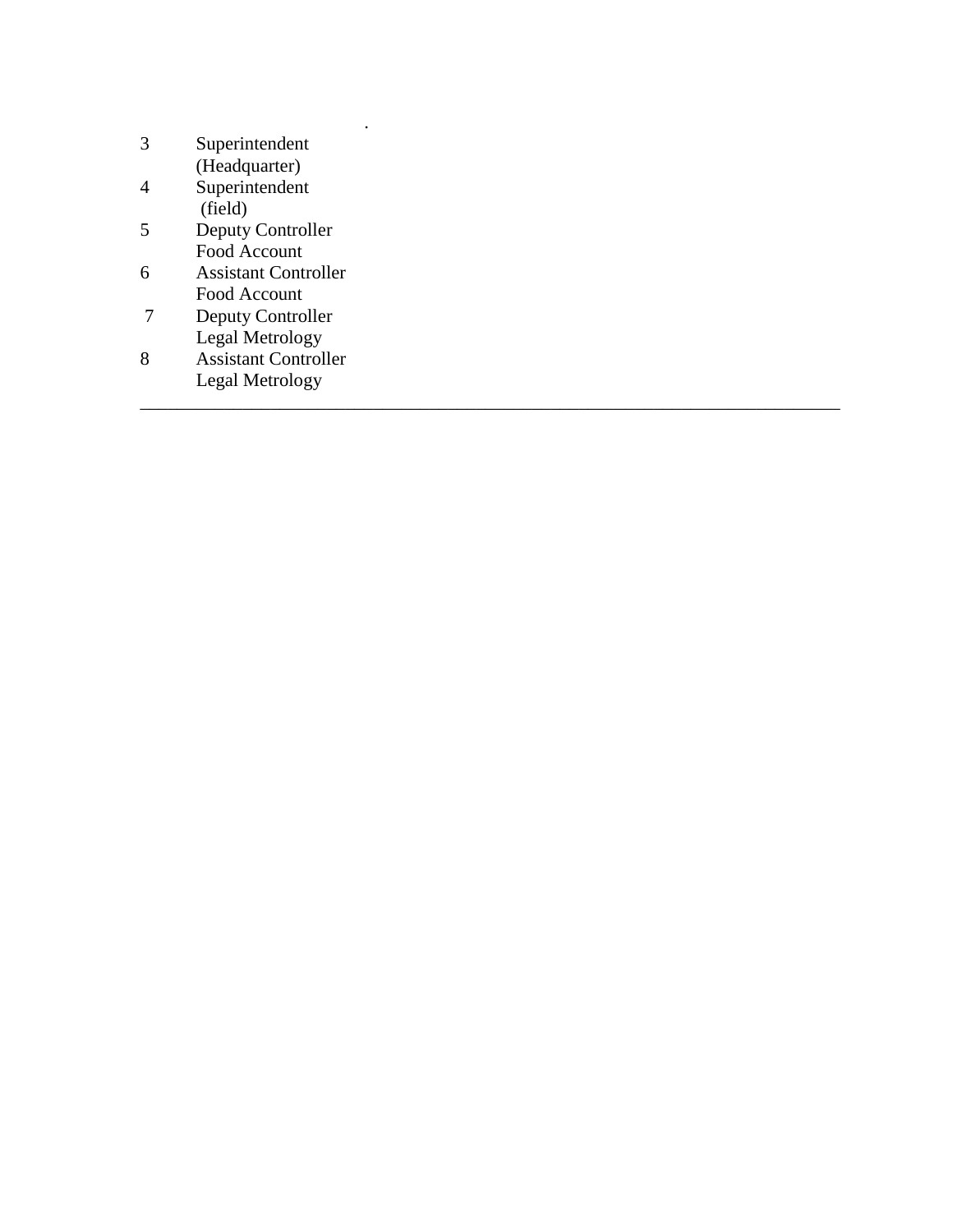## **APPENDIX E [ See rule 9(1) ]**

The roster for appointment to the post of District Food and Supplies Controller by promotion will be as under;-

\_\_\_\_\_\_\_\_\_\_\_\_\_\_\_\_\_\_\_\_\_\_\_\_\_\_\_\_\_\_\_\_\_\_\_\_\_\_\_\_\_\_\_\_\_\_\_\_\_\_\_\_\_\_\_\_\_\_\_\_\_\_\_\_\_\_\_\_\_\_\_\_\_\_\_

**\_\_\_\_\_\_\_\_\_\_\_\_\_\_\_\_\_\_\_\_\_\_\_\_\_\_\_\_\_\_\_\_\_\_\_\_\_\_\_\_\_\_\_\_\_\_\_\_\_\_\_\_\_\_\_\_\_\_\_\_\_\_\_\_\_\_\_\_\_\_\_\_\_\_\_**

Sr Cadre from which the promotion is to be made No

- 1 District Food and Supplies Officer
- 2 District Food and Supplies Officer
- 3 District Food and Supplies Officer
- 4 Superintendent (Field)
- 5 District Food and Supplies Officer
- 6 District Food and Supplies Officer
- 7 Superintendent (Headquarter)
- 8 District Food and Supplies Officer
- 9 District Food and Supplies Officer
- 10 Superintendent (Field)

This will be repeated for the further number of promotional posts.

\_\_\_\_\_\_\_\_\_\_\_\_\_\_\_\_\_\_\_\_\_\_\_\_\_\_\_\_\_\_\_\_\_\_\_\_\_\_\_\_\_\_\_\_\_\_\_\_\_\_\_\_\_\_\_\_\_\_\_\_\_\_\_\_\_\_\_\_\_\_\_\_

 Note:- Persons appointed directly on the post or District Food and Supplies Controller District Food and Supplies Officer shall have to undergo a departmental training for a period of one year such as procurement of foodgrains and storage, public Distribution System Enforcement of various licensing orders Food Corporation of India schemes Training at Headquarter regarding Provincial Reserve Manual Provincial Reserve Accounts Manual and Haryana Institution of Pubic Administration Training etc.

### . **H.C. DISODIA**,

 Commissioner and Secretary to Government Haryana Food and Supplies Department,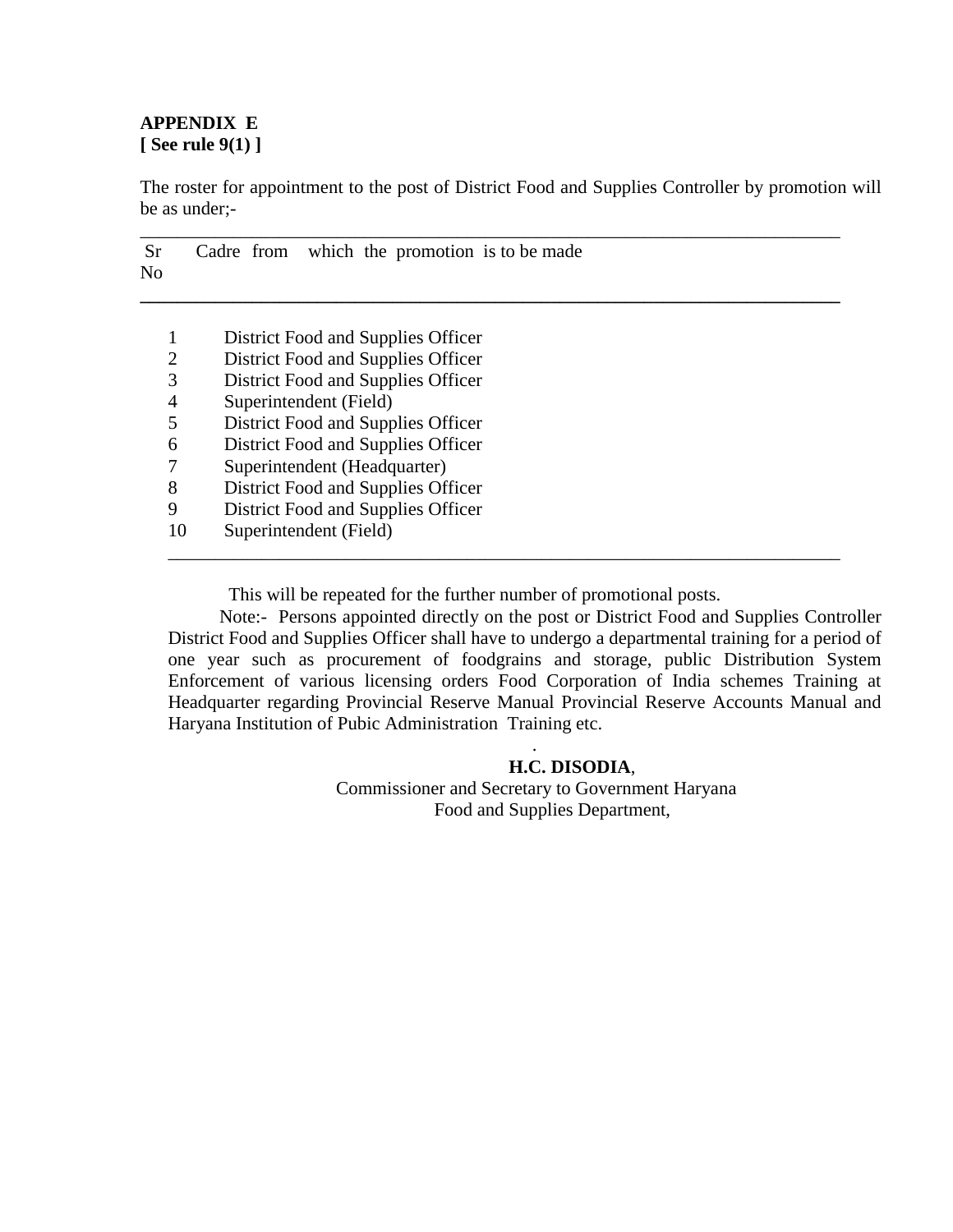## **HARYANA GOVERNMENT FOOD AND SUPPLIES DEPARTMENT Notification The 15th January, 2004**

**No. G.S.R.3/Const/Art,309/2004-**In exercise of the powers conferred by the proviso to article 309 of the Constitution of India, and all other powers enabling him in this behalf the Governor of Haryana hereby makes the following rules further to amend the Haryana Food and Supplies Department (Group B) Service Rules 1998 namely:---

- 1. These rules may be called the Haryana Food and Supplies Department (Group B) Service (Amendment) Rules 2004.
- 2. In the Haryana Food and Supplies Department (Group B) Service Rules 1998 in rule 9, in sub-rule $(1)$ 
	- (A) In clause  $(a)$ 
		- (i) in sub-clause (i) for the figures  $\degree$ 67", the figures  $\degree$ 50" shall be substituted.
		- (ii) in sub-clause (ii) for the figures  $\cdot$ 33", the figures  $\cdot$ 50" shall be substituted.
	- (B) In clause (b)---
		- (i) in sub-clause (i) for the figures  $-67$ , the figures  $-50$  shall be substituted.
		- (ii) in sub-clause (ii) for the figures  $\cdot$ 33", the figures  $\cdot$ 50" shall be substituted.

### **H.C DISODIA,**

 Financial Commissioner and Principal Secretary to Government Haryana Food and Supplies Department